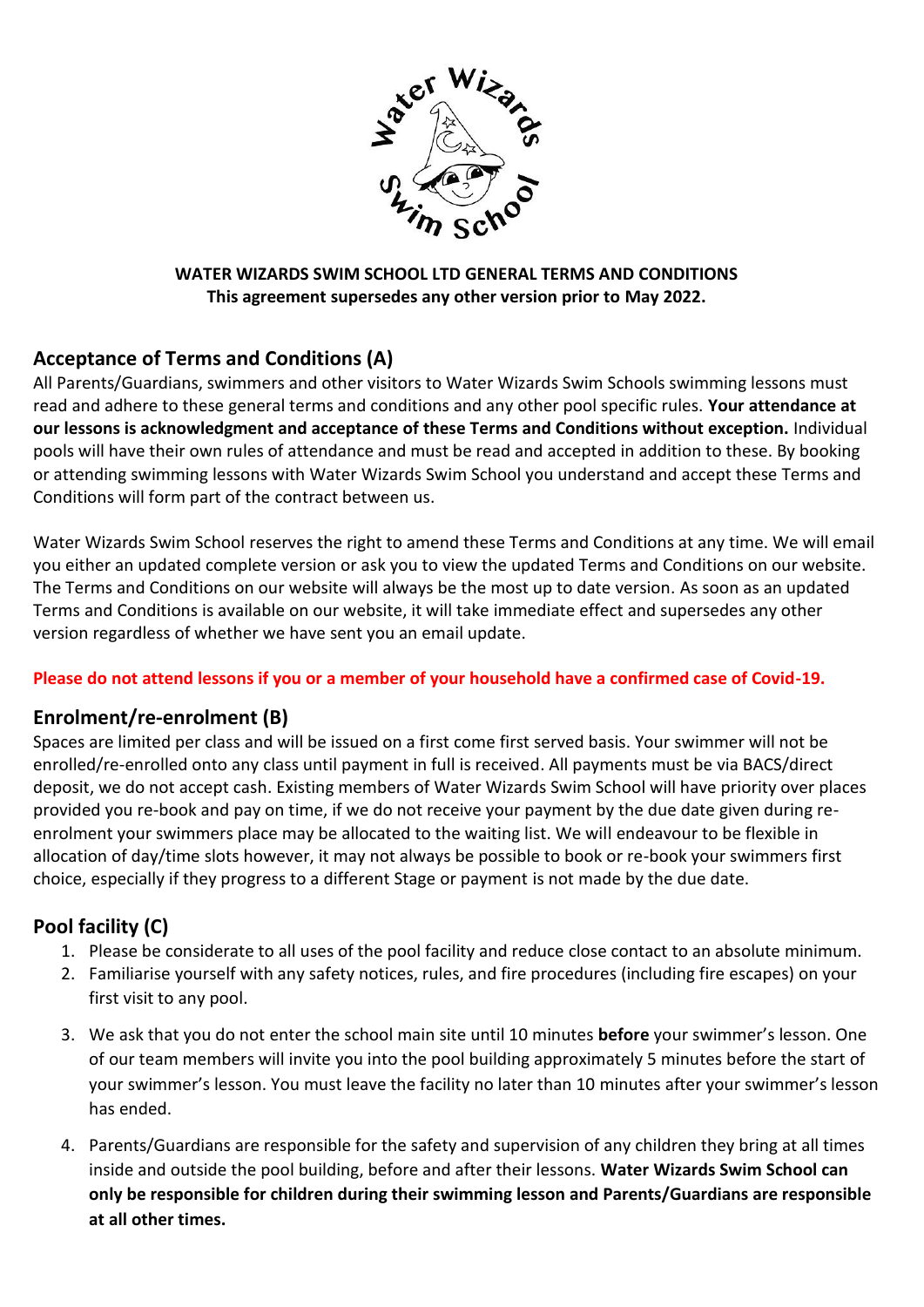- 5. Late arrivals will not be admitted to a class if they arrive more than 10 minutes after the start of a lesson and between 5 and 10 minutes late is admitted at the discretion of the teacher.
- 6. Please consider that the spectator area is **extremely limited,** and seating is allocated on a first come, first served basis. **We do not allow standing or overcrowding of the spectator area for fire safety reasons.**
- 7. Spectators must sit quietly on the poolside spectator area and remain seated behind the barrier. Parents/Guardians are not permitted to walk on poolside unless directly invited by a member of the Water Wizards Team.
- 8. Only swimmers participating in swimming lessons are permitted to be on poolside and no swimmer should be there without a member of Water Wizards Swim School staff being already present.
- 9. Covid rates remain high so a face covering over the nose and mouth is **strongly recommended** for all adults (unless medically exempt) and should be used in confined spaces (changing rooms, corridors, poolside etc).
- 10. If you are dropping off a swimmer (and not spectating) please remain in your car or leave the school site until 5 minutes before the end of your swimmer's lesson. **Please be ready to collect your swimmer at the pool front door.**
- 11. The entire school site is off limits so please do not congregate anywhere within the school grounds.
- 12. All visitors to the facility should remove outdoor footwear before going into the changing rooms.
- 13. Parents/Guardians must not enter the changing rooms unless their swimmer is a **red hat or under the age of 8 years or needs parental help getting changed or has been arranged with us previously.** Any swimmer younger than 8 accompanied by a Parent/Guardian should use the changing room which would apply to the adult – e.g. a father helping his 6-year-old daughter would need to use the boys' changing room and a mother helping her 5-year-old son would need to use the girls changing room.
- 14. Swimmers over the age of 8 should get changed independently unless specific help is required by a Parent/Guardian **and arranged in advance via email**.
- 15. Parents/Guardians supervising their swimmer in the changing rooms are solely responsible for the swimmer they bring before and after their swimming lesson. If any Parent/Guardian is concerned about the welfare or behaviour of any other person in the changing room (swimmer or adult) they should immediately tell a member of the Water Wizards' Swim School team and not attempt to deal with it themselves.
- 16. Parents/Guardians are responsible for ensuring all belongings are safe and secure while your swimmer swims. Water Wizards Swim School will not accept any liability for articles lost, damaged or stolen.
- 17. Any property that is left behind will be kept for 3 weeks, after that time all unclaimed property will be given to a charity or disposed of.
- 18. Glass bottles and food are not permitted in the pool building.
- 19. Smoking is strictly forbidden at any time anywhere on the school grounds.
- 20. Please familiarise yourself with the whistle code:
	- One short blast teacher getting the attention of a swimmer/spectator.
	- Three short blasts teacher entering water to carry out emergency rescue.
	- One long blast Clear the pool.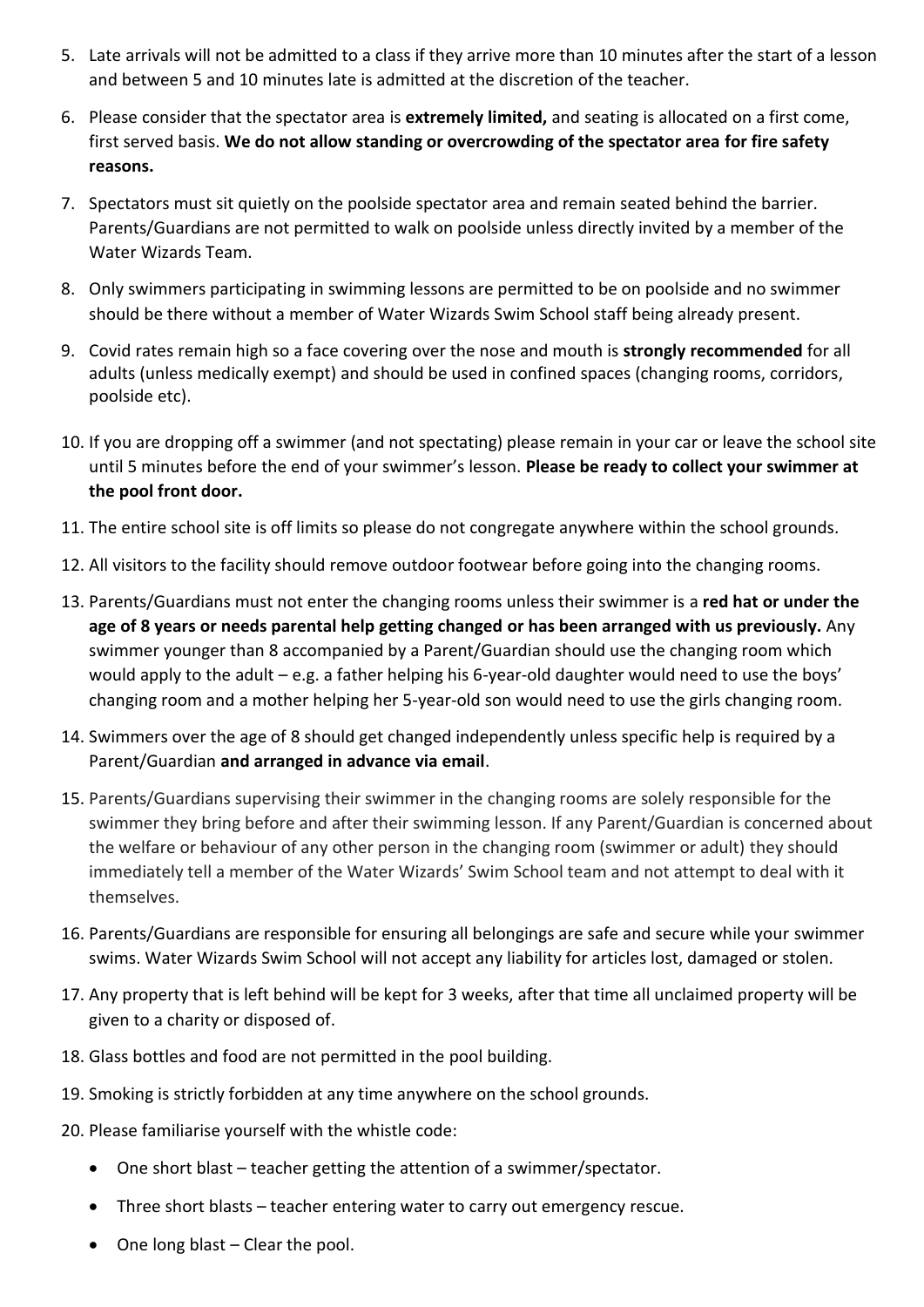21. Water Wizards Swim School reserves the right to change, merge or cancel a course at any time.

### **Parents/Guardians (D)**

- 1. We ask that you do not distract teachers or swimmers during lessons. Teachers will help swimmers who need assistance unless they need a Parents/Guardians help in which case, the teacher will clearly signal you over. Spectators must not try to instruct or communicate with swimmers as it distracts both the teacher and the swimmer.
- 2. Under no circumstances should Parents/Guardians approach instructors while teaching unless it is an emergency. We understand you may have queries and we encourage good communication; however, it must be done at an appropriate time. **Teachers are responsible for the safety of swimmers in their classes and are constantly assessing danger and will not be able to talk on the poolside.**
- 3. **Please do not use mobile phones, tablets, laptops, cameras or any other such devices while attending swimming lessons with Water Wizards Swim School.** To safeguard your swimmer, we have a no photograph/video policy and will challenge anyone using such devices FOR ANY REASON. We reserve the right to refer any matters of this nature to the relevant authorities.
- 4. We adopt a **ZERO TOLERANCE** approach to violence and aggression and will terminate the membership of anyone found to be acting as such. Aggressive and violent behaviour is any personal, threatening, or abusive language (cursing or swearing), gestures (including sexual), physical contact, derogatory sexual or racial remarks, shouting at any persons in an intimidating manor or applying force to another person, to any swim school property or the property of any persons.
- 5. In extreme cases should a Parent/Guardian, swimmer, or spectator disregard (or their actions are considered serious enough) Water Wizards Swim Schools code of conduct, rules or Terms and Conditions the Director reserves the right to terminate membership with immediate effect without refund.
- 6. In all cases the decision of the Director will be final.
- 7. Please keep your contact details up to date. We respect your need for privacy and keep any information shared with us confidential. You can read our Privacy Policy here: swimwithwaterwizards.co.uk/privacypolicy

#### **Swimmers (E)**

- 1. Do not give swimmers a meal **1 hour** before swimming as this could result in them suffering cramp and sickness in the pool.
- 2. To reduce time spent in the changing rooms, Stage 3-10 swimmers will need to arrive "beach ready" with swimwear under easy to remove clothing on poolside.
- 3. Please ensure your swimmer has appropriate swimwear. Long, baggy shorts with pockets are not permitted to be worn as they restrict the kick movement. Boys should wear tight shorts/jammers and girls should wear costumes that are tight-fitting one-piece suits with no "skirts".
- 4. Swimmers participating in swimming lessons must wear the appropriately coloured swimming hat for that class. Swimmers who do not have a hat will be requested to purchase another one. If your swimmer forgets their hat or needs to borrow one two weeks in a row, you will be required to purchase a new hat.
- 5. Whilst your swimmer is participating in swimming lessons, no jewellery or watches are to be worn. Ears that are newly pierced and medical bracelets are the only exceptions to this rule.
- 6. Swimmers exiting lessons will be given a 10-minute window to briefly dry, dress and leave the facility.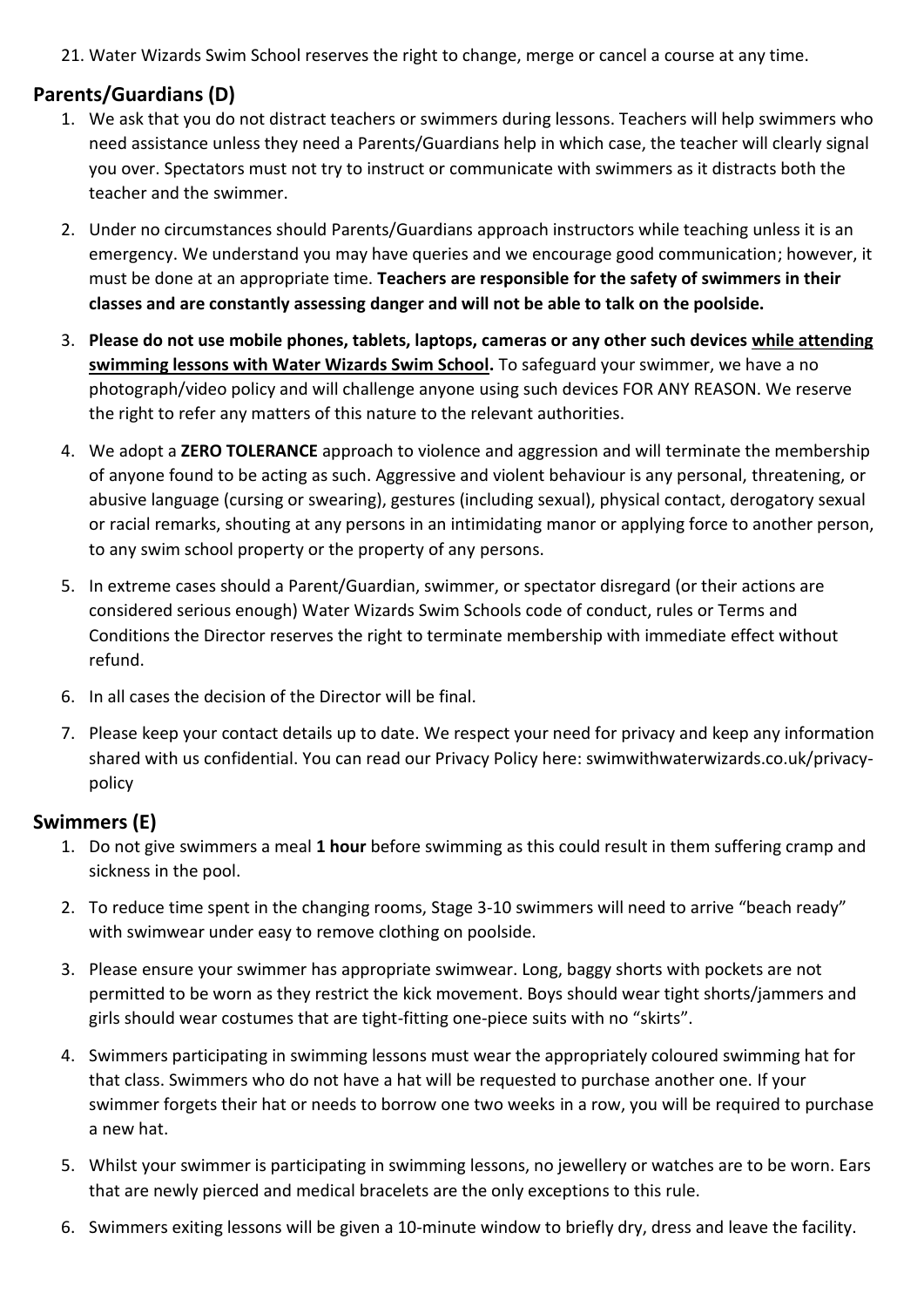- 7. Swimmers will not be permitted to leave until a member of our team can verify your identity so, please be ready to collect promptly using the signposted area.
- 8. Swimmers with additional needs are welcome where possible and are fully integrated into our regular classes. We do not however employ specially trained staff for swimmers with additional needs and therefore cannot be held liable for the care of such swimmers beyond the teaching of swimming.
- 9. We reserve the right to request that your swimmer should be removed from classes should they persistently disrupt, break our code of conduct or be seen to be putting themselves or anyone else at risk.

## **Safeguarding (F)**

- 1. Water Wizards Swim School recognises the responsibility for safeguarding children belongs to ALL those who work directly with or have responsibility for children at Water Wizards Swim School. We are committed to providing an environment in which all children and young people participating in activities have a safe and positive experience. To achieve this, we have adopted and implemented the policies and procedures in "Wavepower" (Swim England's child safeguarding policies and procedures publication) in full. The policies are available for all members to view at any time on our website: swimwithwaterwizards.co.uk/safeguarding.
- 2. It has come to the attention of Swim England that persons unconnected to the sport have been taking photos and videos of swimmers for illicit use. Although Parents/Guardians may use these devices in good faith, the law protects children from the possibility of illicit images and video being taken and we ask that all such devices be switched off before entering the pool building. **Please do not use mobile phones, tablets, laptops, cameras or any other such devices while attending swimming lessons with Water Wizards Swim School.** To safeguard your children, we have a no photograph/video policy and will challenge anyone using such devices **for any reason**.
- 3. Our Welfare Officer (contactable on welfare@swimwithwaterwizards.com) will take the lead **independently** in dealing with all safeguarding matters and has the authority to contact members directly if necessary and can implement sanctions up to and including termination of membership.

## **Sickness and absence (G)**

#### **Please do not attend lessons if you or a member of your household have a confirmed case of Covid-19.**

- 1. Please inform us of any health problems appropriate to swimming (such as asthma) at the time of enrolment or as and when they arise. You are responsible for ensuring your swimmer is fit and healthy to attend classes. Any medication required during the lesson should be made available on the poolside.
- 2. Do not bring your swimmer to lessons if they have any illness such as an ear infection, diarrhoea, vomiting, chicken pox, impetigo, conjunctivitis, or a bad cold. Please wait until your doctor has given the all-clear before returning to classes.
- 3. In the instance of sickness and/or diarrhoea your swimmer must have been clear of all symptoms for at least 48 hours before attending lessons. **If in doubt, seek medical advice.**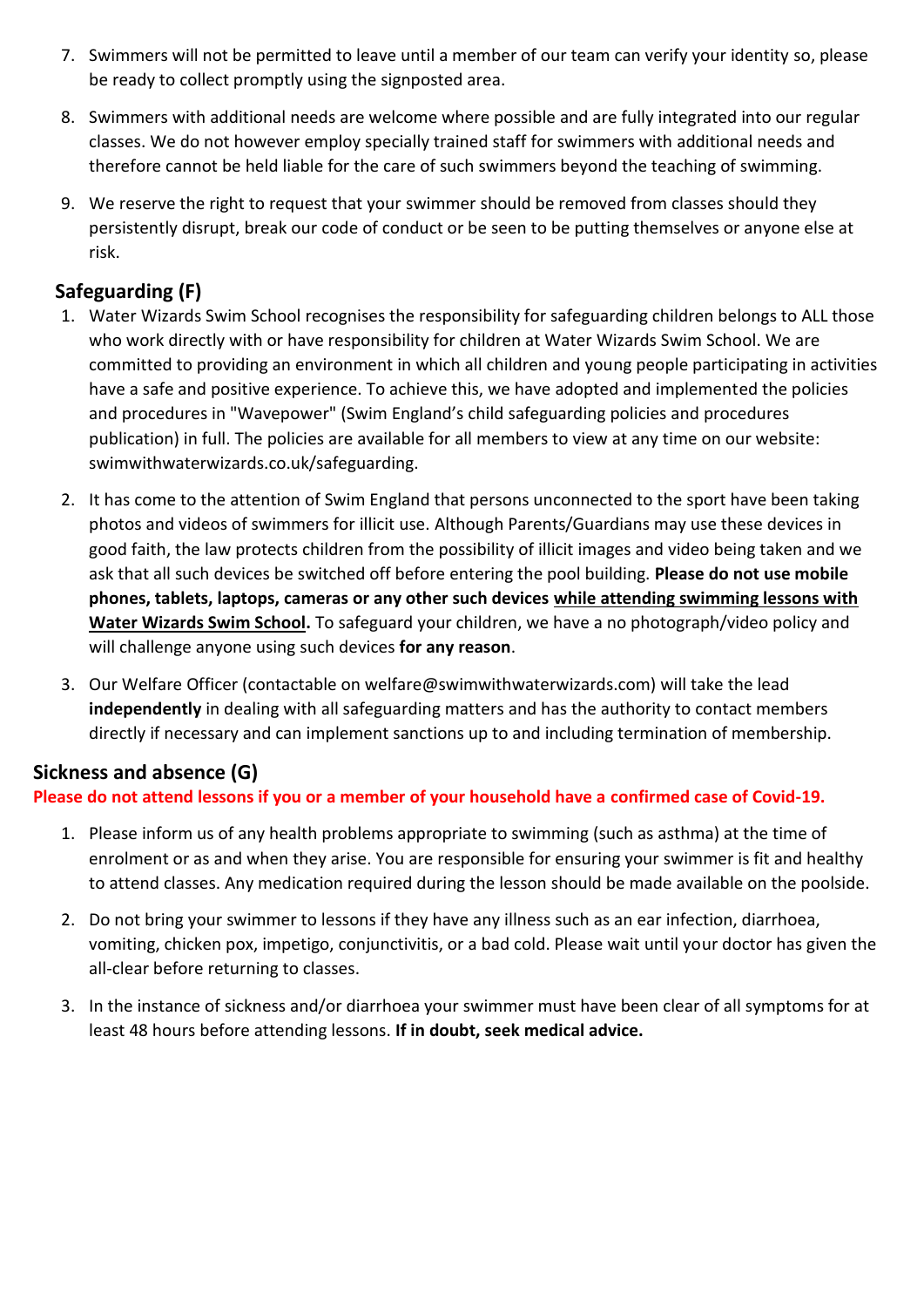## **Refunds and Cancellation Policy (H)**

- 1. Water Wizards Swim School will not refund, credit, or discount classes that are missed for reasons of holiday, sickness, social engagements, self-isolation, or absence etc.
- 2. We regret that we are unable to offer an alternative swim date for missed lessons.
- 3. If any swimmer withdraws from a course after being accepted, monetary refunds will not be given unless withdrawal is for a serious medical reason, where a doctor's note may be required. All requests for cancellations or refund due to a serious medical reason need to be made via email.
- 4. A 15% administration fee will be deducted from ALL refunds to cover our costs.
- 5. If your swimmer is absent for more than 3 weeks without informing us, you will lose your place and no refund will be issued.

### **Pool closure (I)**

- 1. In the event of a pool closure, lockdown, or lesson cancellation in the first instance we will offer you an alternative swim date (subject to availability) within a reasonable timeframe of the current swim term. Only if this isn't possible, you will be offered a non-transferable credit (to be used towards the next available enrolment only) in lieu of payment or a lesson at an alternative swim venue (subject to availability). **No monetary refunds will be given in any circumstances.**
- 2. In instances where a swimmer is not returning to our classes for a further lesson, they will be afforded a substitute lesson only and will not receive a monetary refund. Our liability for any such cancellation or closure shall be limited to this substitute lesson or non-transferable credit note, and we shall not be liable for any losses of any kind incurred by you because of such closure or cancellation.
- 3. If you do not accept the substitute lesson, do not wish to use the non-transferable credit **for the next available enrolment** or despite all reasonable efforts upon request we cannot find a future suitable lesson, we are not obliged to provide a refund and any non-transferable credit will expire.
- 4. If we have advanced notice, every effort will be made to make you aware of pool closure by email, text message or social media but it is **your responsibility to check lessons are going ahead** as planned for each session.

# **Issues of Liability (J)**

- 1. We do not exclude or limit in any way our liability to you where it would be unlawful to do so. This includes liability for death or personal injury caused by our negligence.
- 2. We are responsible to you for foreseeable loss and damage caused by us but only to the extent of the value of the contract that you have with us. If we fail to comply with these Terms, we are responsible for loss or damage you suffer that is a foreseeable result of our breaking this contract or our failing to use reasonable care and skill, but we are not responsible for any loss or damage that is not foreseeable.
- 3. In the absence of any proven negligence, lack of due diligence or breach of duty by us, the participation of you, or your swimmer, and any other people whom you invite or whose care you have placed your swimmer in for the purposes of attending or observing our swimming sessions, is done so entirely at your and their own risk. Any incident must be reported to Water Wizards Swim School immediately.
- 4. If you, other people whom you invite, or your swimmer causes harm, damage, loss or injury to any other person or property, you agree to indemnify us and reimburse us for all claims, losses, damages, expenses (including legal fees), and any other liability suffered by us because of such harm, damage, loss, or injury.